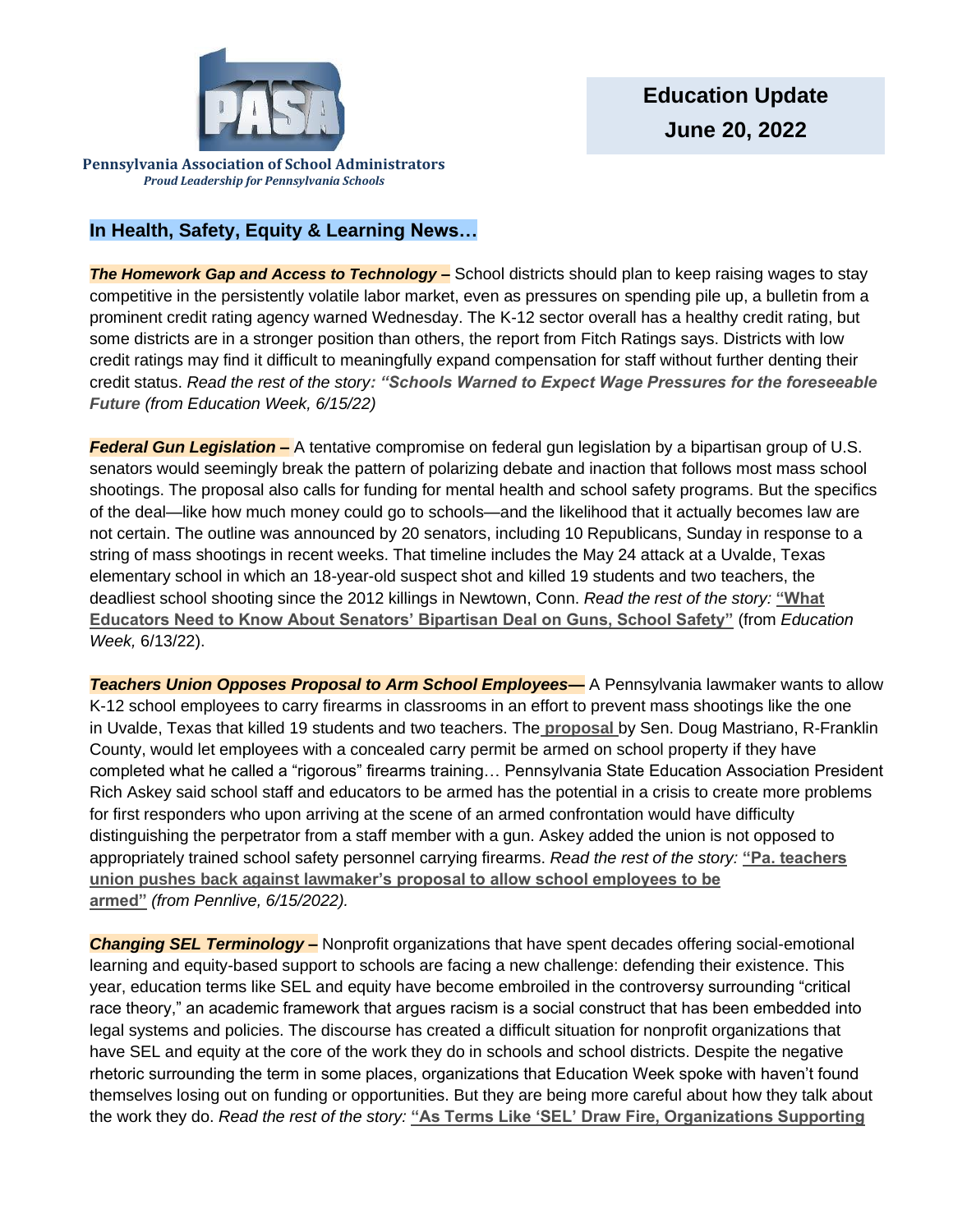## **[Schools Sharpen Their Message"](https://www.edweek.org/leadership/as-terms-like-sel-draw-fire-organizations-supporting-schools-sharpen-their-message/2022/06?utm_source=nl&utm_medium=eml&utm_campaign=eu&M=4466931&UUID=6228dead1defcfc419a33ae1c5cb312a)** (from *Education Week,* 6/13/22).

*Teens and Relationships Post COVID -* A new poll of both teenagers and their parents suggests that the COVID-19 experience has substantially altered the way students relate to their families, friends, and peers at school. Nearly half of all adolescents surveyed said they felt closer to their parents after two years of disrupted learning, but a sizable group grew more distant from classmates and teachers than they were in February 2020. A strong majority also said they wished school would be delivered fully in-person from now on. *Read the rest of the story:* **["Pandemic Seriously Altered Teens' Relationships, Pew Survey](https://www.the74million.org/article/pandemic-seriously-altered-teens-relationships-pew-survey-finds/)  [Finds"](https://www.the74million.org/article/pandemic-seriously-altered-teens-relationships-pew-survey-finds/)** (from the72million.org, 6/7/22).

*Transgender Youth Numbers –* About 300,000 teenagers identify as transgender in the United States, nearly twice as many as previous estimates, according to newly released research. The sharp increase could be because many more young people now feel more comfortable identifying themselves as transgender which means their gender identity does not align with their sex assigned at birth—or it could be that more accurate data sources are now available to account for them. It could also be a combination of both, according to Jody Herman, the study author and a senior scholar of public policy at the Williams Institute, a research center within the UCLA School of Law that specializes in LGBQT issues. The report also found that the current population of young people between the ages of 13 to 17 is significantly more likely to identify as transgender compared with older generations. But as more young people identify as transgender, their rights at school to access counseling, to play on sports teams, and even to use bathrooms are under attack by Republican lawmakers. *Read the rest of the story:* **["Number of Trans Youth Is Twice as High as Previous](https://www.edweek.org/leadership/number-of-trans-youth-is-twice-as-high-as-previous-estimates-study-finds/2022/06?utm_source=nl&utm_medium=eml&utm_campaign=eu&M=4475438&UUID=6228dead1defcfc419a33ae1c5cb312a)  [Estimates, Study Finds"](https://www.edweek.org/leadership/number-of-trans-youth-is-twice-as-high-as-previous-estimates-study-finds/2022/06?utm_source=nl&utm_medium=eml&utm_campaign=eu&M=4475438&UUID=6228dead1defcfc419a33ae1c5cb312a)** (from *Education Week,* 6/14/22),.

### **In Budget, Finance & Revenue News…**

*State Budget Update –* Both the House and Senate moved state appropriations bills forward and put them in place for action on the budget. All would need to be amended to include final budget numbers when a compromise plan is ready for a vote.

The Governor's Office contacted PASA again late Friday asking for help to convince legislators that significant increases in subsidy are needed for schools. The Governor's Education Budget Ask Includes:

- \$1.25 Billion Basic Subsidy
- \$300 Million Level Up
- \$200 Million Special Education

*PA Unemployment Rate –* The Department of Labor and Industry (L&I) reported that the unemployment rate decreased 0.2 percent. In Pennsylvania, the unemployment rate was 4.6 percent in May, compared to 3.6 percent nationwide. According to L&I, Pennsylvania has recovered 85 percent of the jobs lost in the first two months of the pandemic from April 2020 to May 2022.

## **In Legislative News…**

*Session Update –* Both the House and Senate are in session this week and next week for five days – unless the budget is finalized before next week.. The budget deadline is June 30.

*Last Week's Bill Action –* The Senate Education Committee last week pulled a number of bills from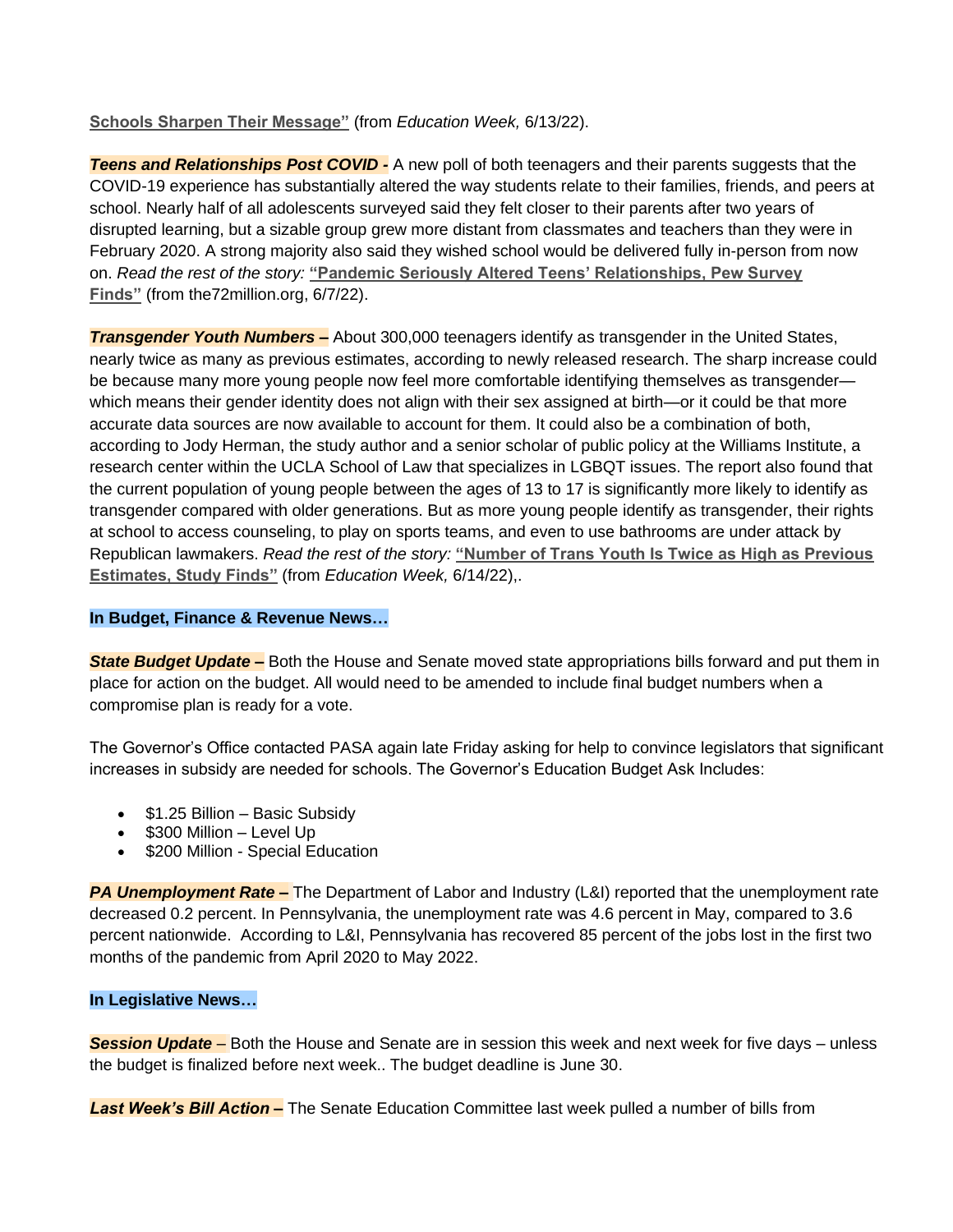scheduled consideration, including:

- **\* [SB 766](https://www.legis.state.pa.us/cfdocs/billInfo/billInfo.cfm?sYear=2021&sInd=0&body=s&type=b&bn=766)**: Adult Education & Workforce Recovery Fund Grant Program
- **\* [SB 1243](https://www.legis.state.pa.us/cfdocs/billInfo/billInfo.cfm?sYear=2021&sInd=0&body=s&type=b&bn=1243)**: Personal Financial Literacy for High School Students
- **\* [SB 1277:](https://www.legis.state.pa.us/cfdocs/billInfo/billInfo.cfm?sYear=2021&sInd=0&body=s&type=b&bn=1277)** Parental Control over Curriculum and Books
- **\* [SB 1278](https://www.legis.state.pa.us/cfdocs/billInfo/billInfo.cfm?sYear=2021&sInd=0&body=s&type=b&bn=1278)**: Parent Authority in Curriculum Decisions
- **\* [HB 2169](https://www.legis.state.pa.us/cfdocs/billInfo/billInfo.cfm?sYear=2021&sInd=0&body=h&type=b&bn=2169)**: Tuition Vouchers

However, it is possible that some or all of the bills could come back for consideration this week. (See the **[June 13 Update](https://www.pasa-net.org/Files/Updates/2022/UpdatePDF06-13-22.pdf)** for details on the bills.) Stay tuned….

In other legislative action…

**\* House Concurrent Regulatory Review Resolution 1 [\(HCRRR 1\)](https://www.legis.state.pa.us/cfdocs/legis/home/bills/RenderMisc-Documents.cfm?name=HU0001&MiscYr=2022): Disapproval of Charter Schools and Charter Cyber Schools Regulation #6-349;** *approved by the Senate, 30-20, with all but one Democrat (Sen. Anthony Williams, D-Philadelphia) voting in opposition.* This resolution disapproves the new Charter School Regulations approved by the State Board of Education. The House had approved this resolution, with all Democrats voting in opposition. *PASA opposes this concurrent resolution. PASA supported the regulation as a first step in meaningful charter school law reform.* The regulation:

- provides clear application requirements for entities seeking to open a charter school, regional charter school, and cyber charter school;
- ensures that all Pennsylvania students are able to access charter schools;
- clarifies the ethics requirements for charter and cyber charter school trustees;
- requires school districts and charter schools to follow the same fiscal management and auditing standards;
- streamlines the process for charter schools to request tuition payments from school districts and the state; and
- provides a consistent, common-sense method for charter schools to meet the employee health care requirements in state law.

Passage of the resolution halts publication of the regulations in the *Pennsylvania Bulletin,* therefore preventing it from going into effect as scheduled. The resolution now goes to Gov. Wolf, who will veto it. Both the House and Senate would have to muster sufficient votes to override the governor's veto.

A related bill, **[HB 2069,](https://www.legis.state.pa.us/cfdocs/billInfo/billInfo.cfm?sYear=2021&sInd=0&body=h&type=b&bn=2069)** would amend the Constitution to disallow a governor from vetoing a concurrent resolution disapproving a regulation. The bill, which was approved by the House State Government Committee in November 2021, is being positioned for a vote in the House during the next two weeks.

**\* [HB 1254:](https://www.legis.state.pa.us/cfdocs/billInfo/billInfo.cfm?sYear=2021&sInd=0&body=h&type=b&bn=1254) Vouchers and In-School Instruction.** *This bill, approved by the House Education Committee last September, is being positioned for a possible vote.* HB 1254 would amend the School Code to include a new Section 1507, to be entitled "In-Person Instruction or Tuition Grant Program Required." Under proposed Section 1507, within 30 days of the bill's effective date, a school district that does not provide full-time, inperson instruction, or that denies a student residing in the school district full-time, in-person instruction in the school district, must establish a tuition grant program (vouchers) under existing Section 2012-B of the School Code.

There is no definition of what constitutes "not providing full-time, in-person instruction," which means a brief quarantine or a remote learning day due to a weather closure could activate the mandatory tuition grant program. In addition, HB 1254 would require that any student living in the school district must be eligible for a tuition grant, and that such a student receiving a tuition grant under the proposal will continue to be eligible if the student remains a school district resident, **even if the school district reestablishes in-person**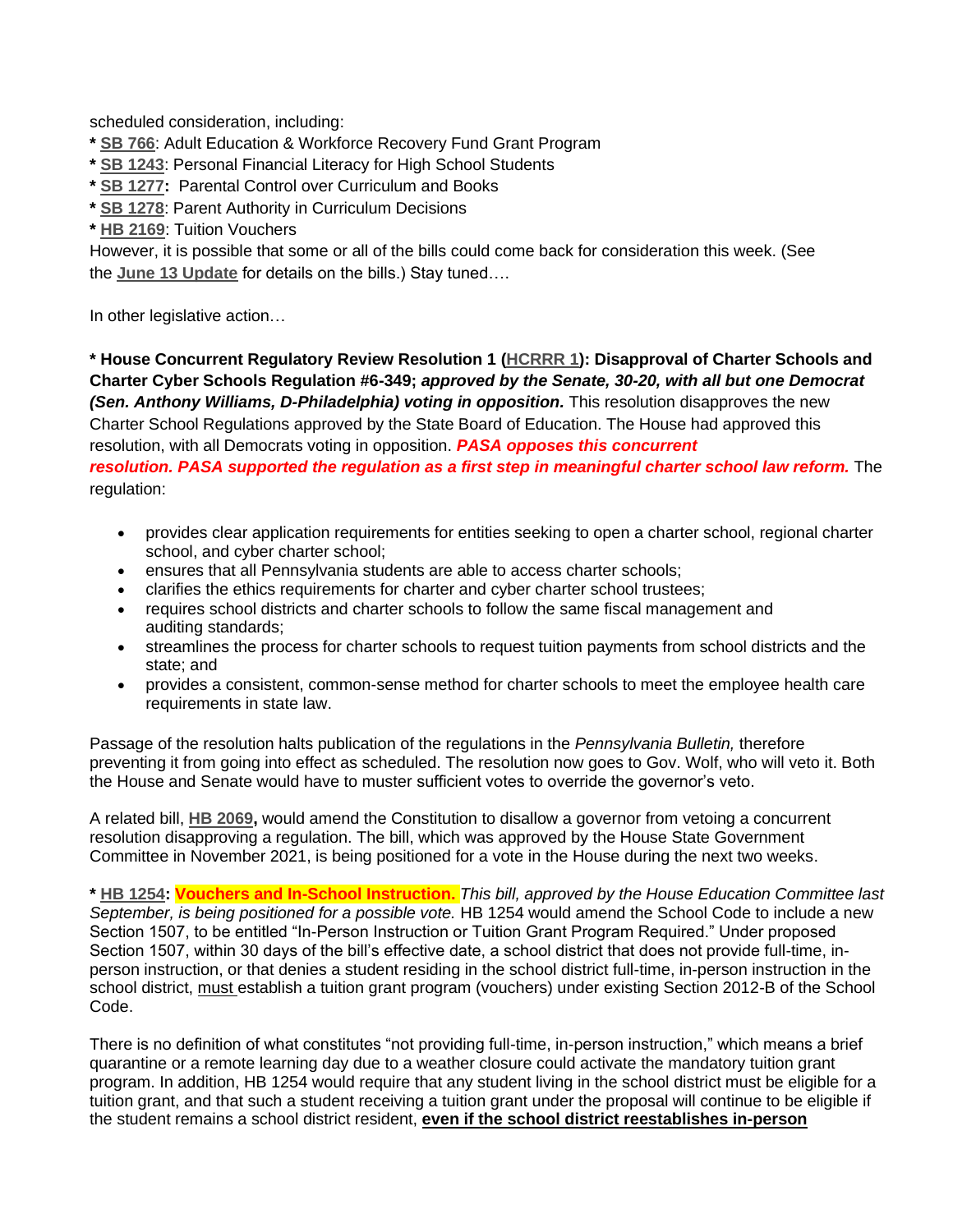**instruction**. Once a student receives a tuition grant under the bill, the student would remain eligible for future tuition grants, even if the school district later provides full-time, in-person instruction. The school district would have to use funds received from the Commonwealth for educational purposes to establish these tuition grants.

### *PASA strongly opposes this bill for many reasons:*

\* This is a voucher bill that will drain much needed resources from our public school districts when we are working diligently to recover from the pandemic.

\* There is no mention of accountability or transparency for the use of the money by parents or the nonpublic school entities.

\* This bill would put undue pressure on school districts to keep schools open despite having a significant breakout of COVID-19 in their schools, possibly increasing the spread of the virus.

\* The majority of taxpayers are opposed to public tax dollars being used for nonpublic school vouchers.

**\* [HB 2024:](https://www.legis.state.pa.us/cfdocs/billinfo/billinfo.cfm?syear=2021&sInd=0&body=H&type=B&bn=2024) Mental Health Instruction Study;** *passed the House, 199-1***.** The bill would commission a Mental Health Instruction Study to determine the extent to which schools are currently providing mental health instruction in their curriculum. Data collected from this study will serve as the basis for recommendations for the improvement of mental health instruction in our Commonwealth's schools, including recommending future legislation. *PASA supports this bill and believes the data could be helpful to school leaders. It would be helpful to have this study completed before contemplating implementation of the health awareness education program described in HB 2023.*

#### **\* [HB 2148:](https://www.legis.state.pa.us/cfdocs/billInfo/bill_history.cfm?syear=2021&sind=0&body=H&type=B&bn=2148) Public Notice Requirements;** *approved unanimously by the Senate Local Government*

*Committee.* The bill allows a political subdivision that pays to advertise a public notice in a newspaper to also advertise that notice on the Internet and, in the event that the newspaper fails to publish the advertisement in a timely manner, provides that the Internet advertisement (a "redundant" advertisement) is considered timely published provided the political subdivision can show proof that it purchased the newspaper advertisement in a timely manner. (The bill initially pertained only to municipalities.) HB 2148 passed the House unanimously.

**\* [HB 2524:](https://www.legis.state.pa.us/cfdocs/billInfo/billInfo.cfm?sYear=2021&sInd=0&body=h&type=b&bn=2524) Right-to-Know Amendments;** *amended and passed by the House, 112-88***.** As amended the bill makes changed to existing Right-to-Know Law. Those most relevant to school districts include the following:

- requires the public entity to register its open-records officer with the Office of Open Records

- allows a public entity to require a requester to certify in writing whether the request is for a commercial purpose and imposes a penalty for a false written statement

- includes requests for real estate-related records used for real estate purposes in the definition of "commercial purpose"

- forbids a public entity from disposing of any potentially responsive record until the request has been responded to and any related appeals have been exhausted

- provides a process for a public entity to petition the Office of Open Records for relief from a vexatious requester (other than media). **However**, vexatious requesters cannot be labeled so based solely on the number of requests filed or the number of records sought; rather they are so considered "by the person's conduct," as demonstrating an intent to annoy or harass a local agency.

- allows a public entity to assess fees for responding to commercial requests at no more than the hourly wage of the lowest-paid public employee of the entity who is capable of searching, reviewing and redacting the information as necessary to comply with the request, and such fee charges could be appealed to the Office of Open Records. (Attorney requests on behalf of a client and not intended for commercial purposes would be excluded from fees.)

**PASA** is disappointed with this bill. There appears to be a lot of energy in the Capitol to do this – but it doesn't help those it is supposedly trying to help. We have been working on the issues of vexatious and commercial requests. But definitions in this bill are not done well and difficult to prove. The bill also allows the Office of Open Records to levy fines, something that is currently handled by the courts. PASA believes that **[SB 552](https://www.legis.state.pa.us/cfdocs/billInfo/billInfo.cfm?sYear=2021&sInd=0&body=s&type=b&bn=552)** is a better approach to this matter as it identifies the criteria that will be evaluated by the Office of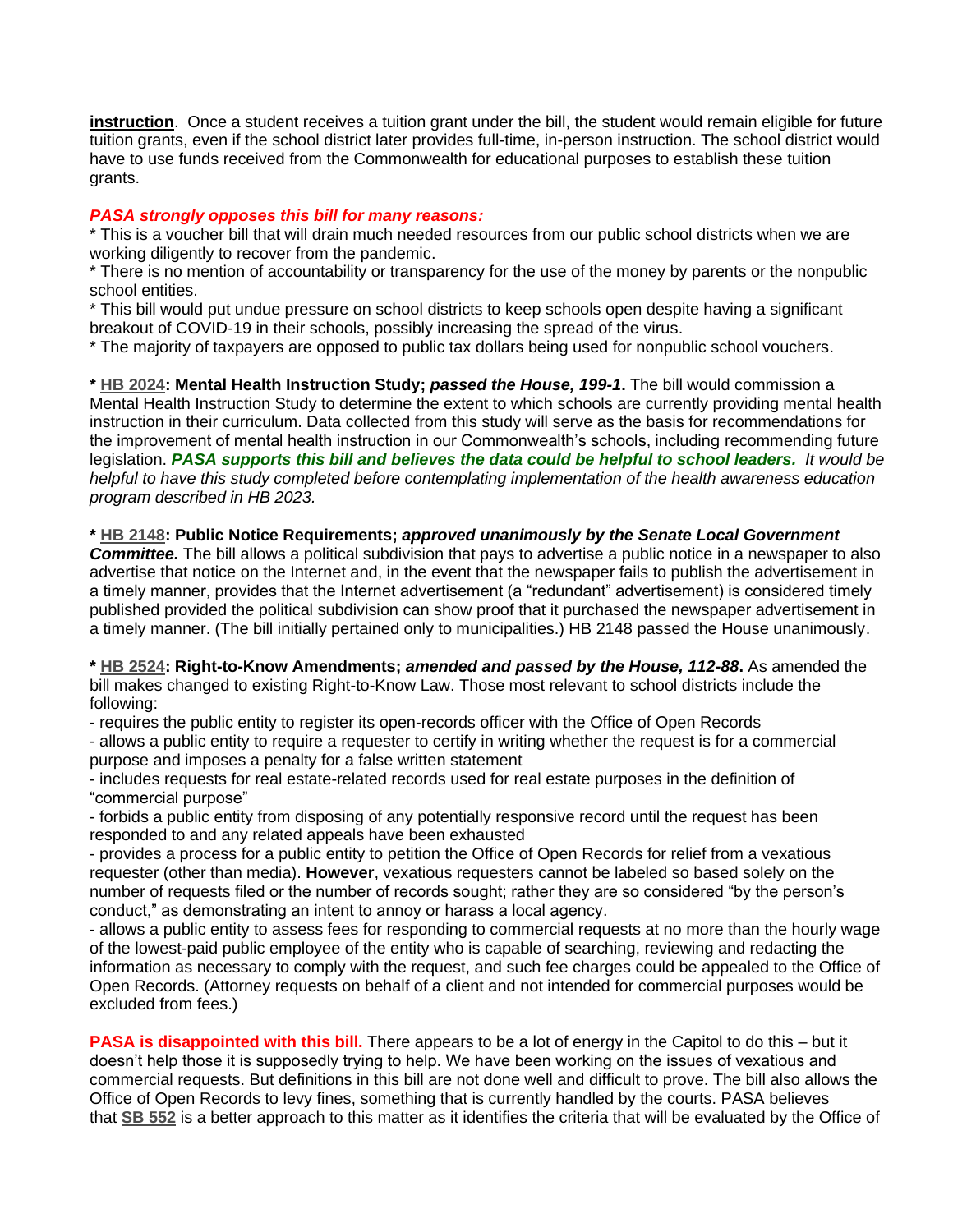Open Records to determine if a requester should be considered vexatious, establishes a process for ORR to review the petition including possible mediation, and identifies an appeal process to Commonwealth Court for either party. It is by far a cleaner bill that provides more clarity through criteria and definition.

**\* [HB 2586:](https://www.legis.state.pa.us/cfdocs/billInfo/billInfo.cfm?sYear=2021&sInd=0&body=h&type=b&bn=2586) Special Commemoration Day;** *passed by the House unanimously***.** The bill would require the Governor to issue a proclamation annually encouraging all public schools and educational institutions to observe Tuskegee Airmen Commemoration Day on March 29 and to conduct exercises recognizing their contributions and sacrifices. The proclamation would not mandate school entity participation.

**\* [HB 2646:](https://www.legis.state.pa.us/cfdocs/billinfo/billinfo.cfm?syear=2021&sInd=0&body=H&type=B&bn=2646) CTE Teacher Reciprocity***; moved from Rules Committee to the floor.* The bill amends the School Code to provide more flexibility for out-of-state applicants to teach in CTE schools. Specifically, HB 2646 would allow teachers holding a current career and technical instructional certificate issued by another state, along with four years wage-earning experience in the occupation to be taught and two years of teaching experience, to be issued an equivalent Pennsylvania career and technical instructional certificate. The bill was amended to clarify that candidates must have at least two years of classroom teaching experience and must provide evidence of satisfactory professional educator performance for the two most recent years of classroom teaching. *PASA supports the bill.*

\* **[HB 2649:](https://www.legis.state.pa.us/cfdocs/billinfo/billinfo.cfm?syear=2021&sInd=0&body=H&type=B&bn=2649) Regulatory Review Changes;** *approved by the House State Government Committee, with all Democrats voting in opposition; now in the House Rules Committee.* The bill would change the number of commissioners on the Independent Regulatory Review Commission from five to seven. Currently, the commission consists of one appointee each from the Governor, House and Senate majority leaders and House and Senate minority leaders. The legislation would add two appointees from the House and Senate majorities, thus giving the dominant party in the General Assembly control of every regulation that comes before the commission. In addition, the bill would bar a state agency (including the PDE) from promulgating a final-form or final-omitted regulation that is disapproved. *In effect, this bill would place all authority over regulations with the majority party in the legislature. It would remove a governor's authority to promulgate and move regulations through an independent regulatory review process which subjects them to extensive public comment and analysis and instead would make decision-making on proposed regulations purely political.*

**\* [SB 527:](https://www.legis.state.pa.us/cfdocs/billinfo/billinfo.cfm?syear=2021&sInd=0&body=S&type=B&bn=527) Automatic EITC Increases.** *The bill is being positioned for a possible vote on the Senate floor. In January the Senate Education Committee approved by the bill, with all Democrats voting in opposition.* The bill amends the School Code to automatically increase the Educational Improvement Tax Credit (EITC) and Opportunity Scholarship Tax Credit (OSTC) caps by 25% each fiscal year when at least 90% of the respective available tax credits are claimed in the previous Fiscal Year. The amendment makes the bill effective in the 2022-23 school year. *PASA opposes the bill and all legislation that increases tax credit schemes, as there is no accountability for the use of those funds, plus the taxes sent to these funds could be used for public school subsidies.*

**\* [SB 771:](https://www.legis.state.pa.us/cfdocs/billInfo/bill_history.cfm?syear=2021&sind=0&body=S&type=B&bn=771) Corporate Tax Reduction;** *passed by the Senate, 31-19***.** The bill would reduce PA's corporate Net Income Tax, which would in turn reduce state revenue. While a reduction may help to spur investment in the commonwealth, which has one of the highest Corporate NITs in the country, it would affect what Pennsylvania could spend annually.

#### *This Week's Committee Schedule –*.

#### **Monday, June 20**

**House Education Committee**

10:00 a.m., Room 523, Irvis Office Building *To consider:*

**\* [HB 1813:](https://www.legis.state.pa.us/cfdocs/billInfo/billInfo.cfm?sYear=2021&sInd=0&body=H&type=B&bn=1813) Advance Enrollment for Military Children.** This bill would allow military children to access registration and enrollment to a school district at the same time it is open to the general population. This legislation would provide a waiver of the proof of residency requirements until the student begins school. Students of military families are not currently eligible to register in classes, enroll in specialized academic